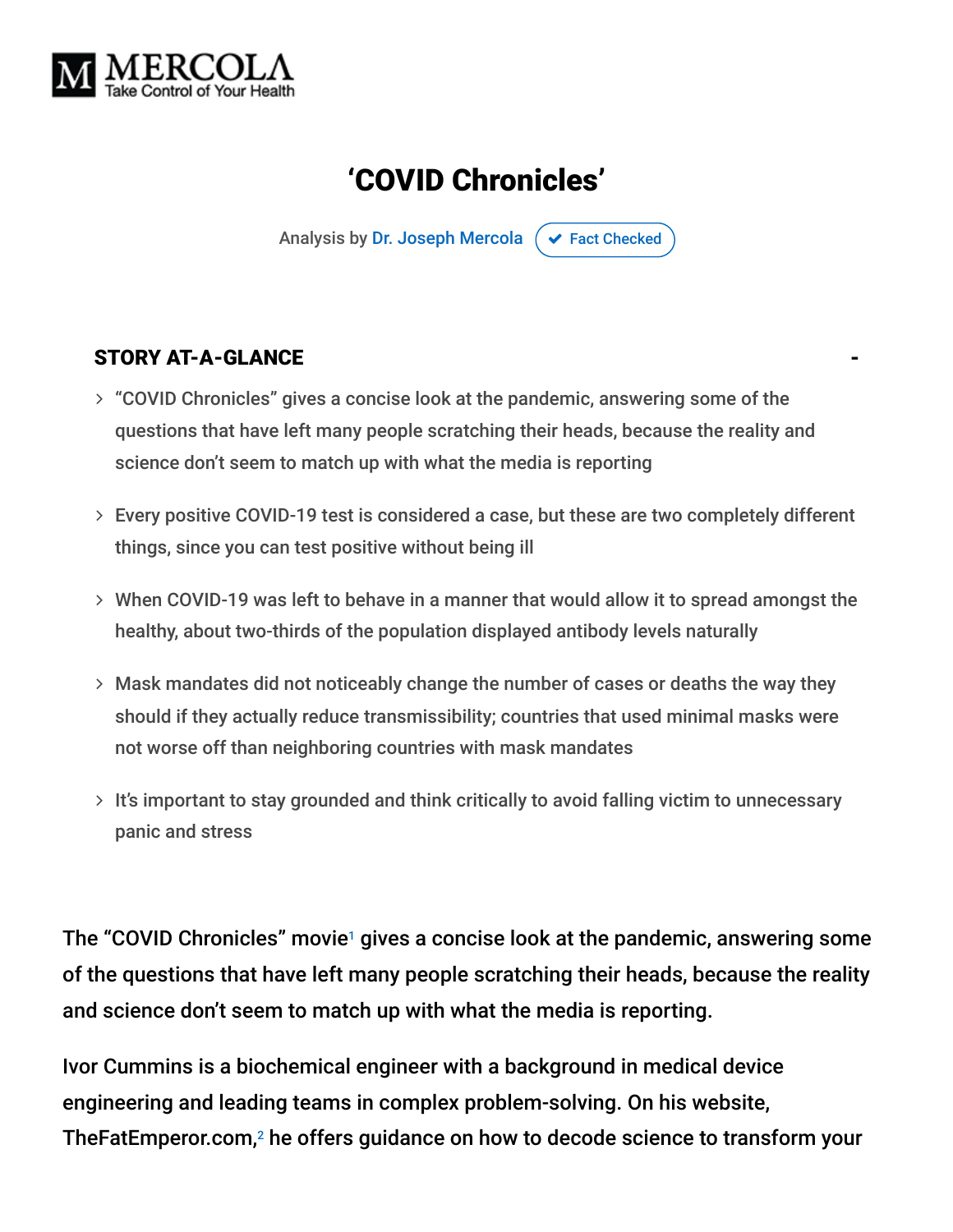health. He produced "COVID Chronicles" along with Donal O'Neill, a documentary filmmaker in the field of health and human performance.

There were red flags in the pandemic from the start. Because the symptoms of COVID-19 overlap with so many other diseases, the only way to know you have it is to test for it.

The polymerase chain reaction (PCR) tests used for COVID-19 use a powerful amplification process that makes them so sensitive they can even detect the remains of a dead virus long after infection, Cummins explains. But even beyond that, every positive COVID-19 test is considered a "case" — and therein lies a major problem.

### A Positive Test Isn't the Same as a Case

Dr. Wolfgang Wodarg, an internal medicine doctor and former head of health at the Council of Europe, is among those who referred to the COVID-19 pandemic as a "test pandemic" due to the PCR test. 3

"It was accepted by WHO, and they said when the test is positive, we have a case of COVID-19. And this is how they started counting the cases," Wodarg says. "What they counted was the activity of testing. And the more they tested, the more cases they found."4 When labs use excessive cycle thresholds, you end up with a grossly overestimated number of positive tests, leading to a "casedemic" $56$  — an epidemic of false positives.

Wodarg says COVID-19 "was a 'test' pandemic. It was not a virus pandemic,"7 because PCR tests may give a positive result when it detects coronaviruses that have been around for 20 years.<sup>8</sup> In "COVID Chronicles," Cummins speaks with John Lee, a former clinical professor of pathology at Hull York Medical School and consultant histopathologist at Rotherham General Hospital, who later became the Rotherham NHS Foundation Trust's director of cancer services.

He echoes Wodarg, stating that during the pandemic, every positive test is considered a case, but "these are two completely different things."<sup>9</sup> Normally, if you have a typical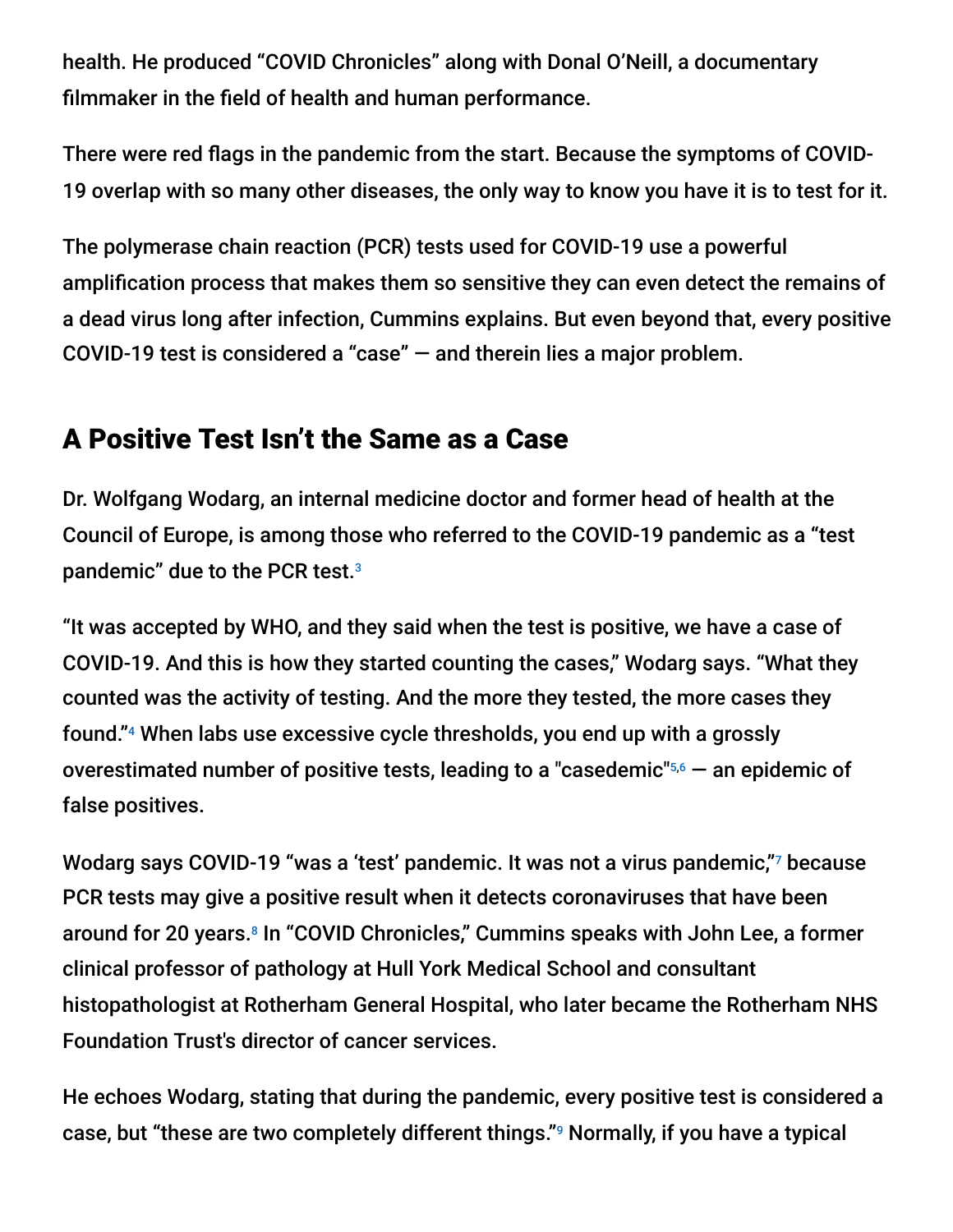cold, for instance, you only become a "case" if you're hospitalized, but this all changed with the pandemic. Lee says:<sup>10</sup>

*"In coronavirus, we've been counting every single positive test as a positive case. Now this is scientifically and medically wrong. You can have a positive coronavirus test and be completely well. You can have a positive coronavirus test and be excreting minimal amounts of the virus.*

*To conflate positive tests with cases is simply wrong, and yet the positive cases have been driving government policy and the entire panoply of restrictive actions that have been taken."*

January 13, 2021, "WHO finally questioned the accuracy of PCR testing," the film notes, and released an information notice that clarified instructions for interpreting results of PCR tests, including the fact that "careful interpretation of weak positive results is needed."<sup>11</sup> "Reported case rates collapsed in the U.S. the following day," "COVID Chronicles" points out. 12

### Lockdowns Didn't Work

Lockdowns can be effective if they're implemented when no one has the disease, but once it's already spreading in your population, they don't work. During the COVID-19 pandemic, the lockdown was implemented far too late and caused much more harm than benefit.

The film highlights COVID-19 outcomes around the globe, including in vastly different regions, like densely-populated Khayelitsha in South Africa. It was originally assumed that COVID-19 would devastate the area. They were strictly locked down along with the rest of South Africa, but due to the dense population, the lockdown in Khayelitsha only served to force people further right on top of one another.

Because the area has a long history of battling diseases like HIV and tuberculosis, it was easy for officials to use data from the area, which quickly showed that those most at risk from COVID-19 were elderly, frail or suffering from other conditions like Type 2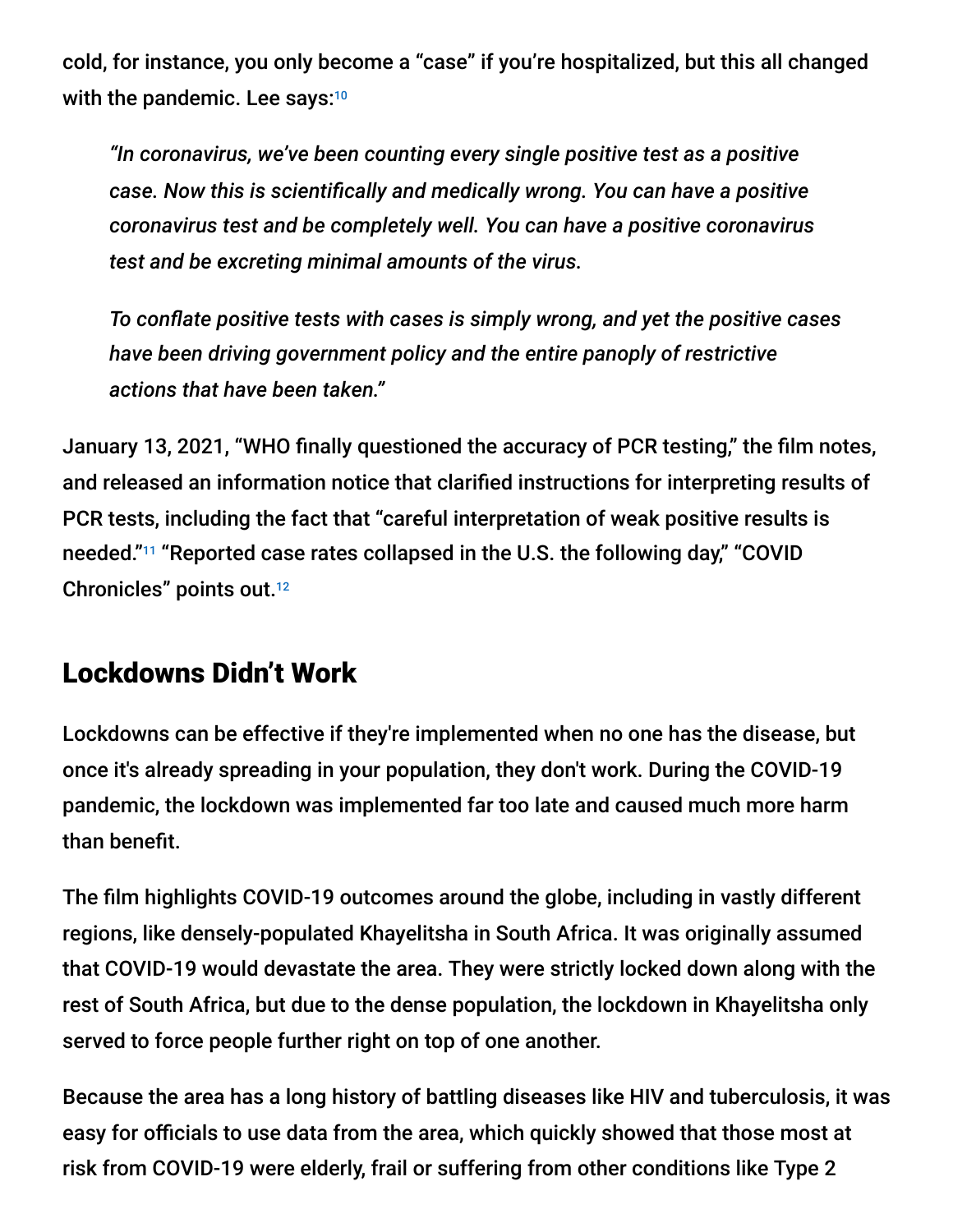diabetes. What surprised many, however, is that Khayelitsha fared much the same during the pandemic as everywhere else in South Africa.

Further, as the second and third waves struck, those in Khayelitsha were much better protected, even as new variants emerged. It was later found that as many as 68% of local residents had COVID-19 antibodies.<sup>13</sup> As noted in "COVID Chronicles":<sup>14</sup>

*"[A]s Delta cut a swathe across the world and indeed South Africa, it was bigger here than any of the prior waves or the variants that we had seen. But in Khayelitsha, that 68% level of antibodies across the community proved to be extremely powerful and very, very protective, even against the new Delta variant.*

*So while the U.K. was in complete disarray, here we had an informal settlement in an economically deprived region with a population of half a million outperforming the U.K. and many First World nations … they had not intended … for COVID to spread throughout the community. But in doing so, they arrived at a point where herd immunity, if you like, had been reached."*

Other communities also enjoyed high levels of COVID-19 antibodies in the community, including in India, the Orthodox Jewish community in London and Amish communities in the U.S. So, when this virus was left to behave in a manner that would allow it to spread amongst the healthy, they were typically getting to about two-thirds of the population displaying antibody levels. 15

### Mask Mandates Didn't Work

Like lockdowns, mask mandates are another pandemic control measure that's been pushed as gospel despite lack of effectiveness and evidence of harm. The "Danmask-19 Trial," published November 18, 2020, in the Annals of Internal Medicine,<sup>16</sup> found that among mask wearers 1.8% (42 participants) ended up testing positive for SARS-CoV-2, compared to 2.1% (53) among controls.

When they removed the people who reported not adhering to the recommendations for use, the results remained the same  $-1.8%$  (40 people), which suggests adherence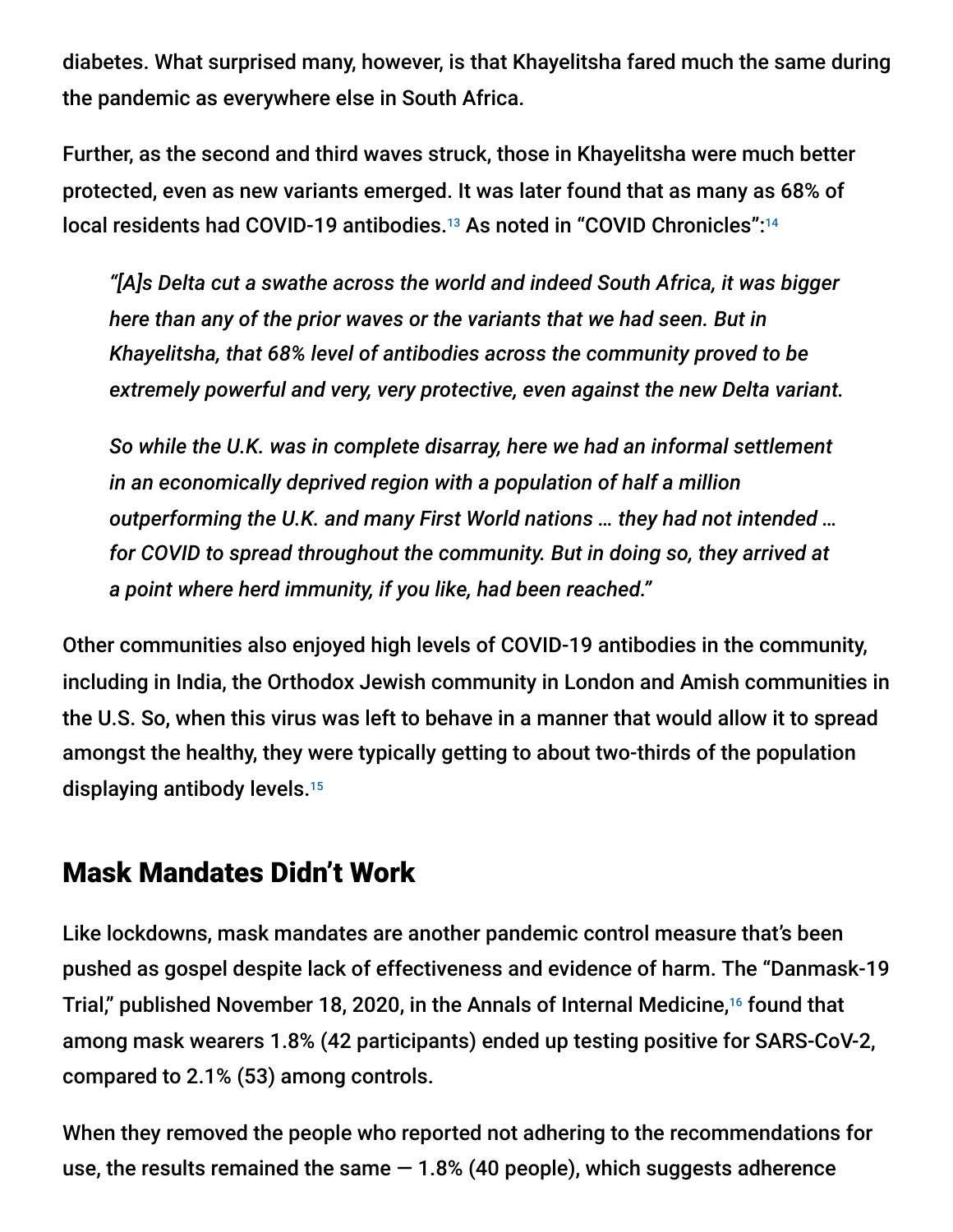makes no significant difference. Initially, numerous research journals refused to publish the results, which called widespread mask mandates into question. 17

If masks work, the film points out, you should immediately see a dramatic change in the curve, within 14 days. "If you look at around 10 or 12 countries where they brought in mask mandates, there was no impact on the curve … whatsoever so the empirical science of our own eyes is screaming at us: masks and lockdowns don't really move the needle much, maybe a little, but no one wants to know. It's an ideology now. It's a religion," Cummins says. 18

Dr. Reid Sheftall also studied mask usage extensively and found mask mandates did not noticeably change the number of cases or deaths the way they should if they actually reduce transmissibility. Countries that used minimal masks were not worse off than neighboring countries with mask mandates. 19

"That makes sense," Cummins says, "because 40 years of science have been unanimous, pretty much, that for influenza viruses, surgical masks and coverings are highly ineffective. So it agrees with the science." Yet, the media claim masks are effective, based on a "flurry of papers" that came in around June 2020 saying masks could be good. "So a few weeks of papers have overturned a few decades of scientific sense," he adds. 20

### Injections Aren't Working

It's now been uncovered that the viral loads of COVID-19 are similar among people who've been injected and those who have not. $^{21}$  "What kind of a vaccine needs three vaccinations, and a maybe a fourth, and more, within months?" Cummins asks. "The answer is a vaccine that's not really working very well at all."<sup>22</sup>

The media message that the pandemic is now a "pandemic of the unvaccinated" is also misleading, since data from Israel showed that similar numbers of people were being hospitalized for COVID-19, whether they were injected or not. $^{23}$  Cummins notes: $^{24}$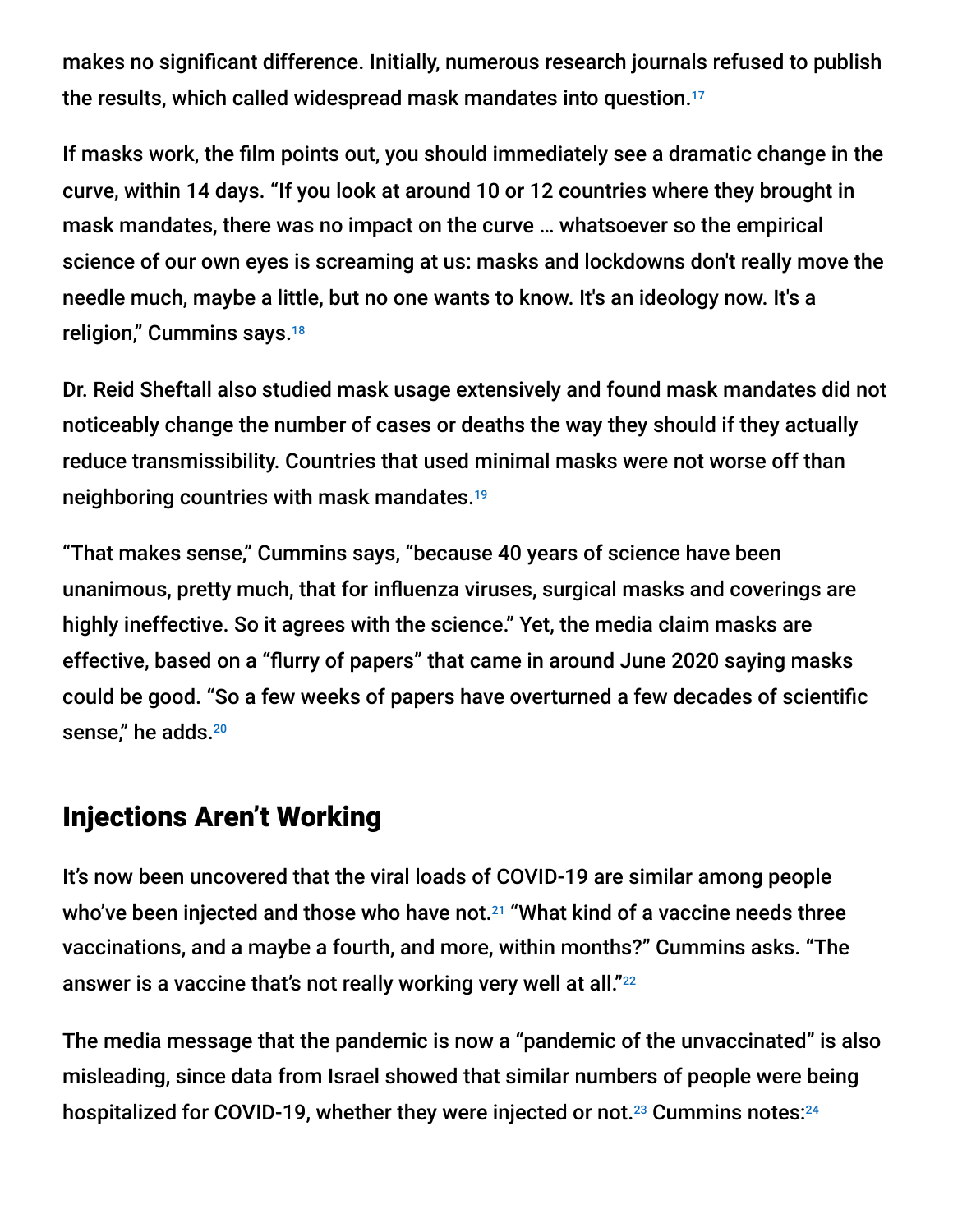*"There's a lot of trickery with the data. The hospitalizations are difficult because you can't get the raw data, and they're very confounded data. In one case … the U.S. came out with shock stories that 99% are unvaccinated. However, they were accounting for way back … before the vaccines were available.*

*So the lion's share back then were unvaccinated because the vaccines weren't here yet. So there's a lot of trickery — I would say fraud — in the way the data's being presented."*

People who've received only one injection of an mRNA series are also referred to as unvaccinated, which further biases the data to again make it look like more uninjected people are being hospitalized. What's more, the film notes, "In 2021, professor Sir Andrew Pollard, director of the Oxford Vaccine Group, stated that, '… herd immunity by vaccination is not a possibility because it [Delta] still infects vaccinated individuals." $^{25}$ 

## Is This a Pandemic of Lifestyle?

Dr. Aseem Malhotra, a consultant cardiologist and chairman of public health collaboration in the U.K., is also featured in "COVID Chronicles," speaking about the underlying factors that make certain people more vulnerable to COVID-19 — namely lifestyle-related diseases driven by poor diet.

This aspect of prevention via a long-term healthy lifestyle, which could save lives in future pandemics, is another tenet that's ignored by the dominant narrative. Malhotra explains: 26

*"I think what we've had is a fast pandemic, in terms of COVID, that has exacerbated and taken advantage of a slow pandemic, which is the pandemic of chronic, lifestyle-related diseases that have been putting stress on our health care system for many, many years, and our NHS, certainly even before COVID, was already at a breaking point.*

*But actually, COVID has broken the back of the NHS, and the main reason behind this is because we failed, for many, many years, to tackle prevention*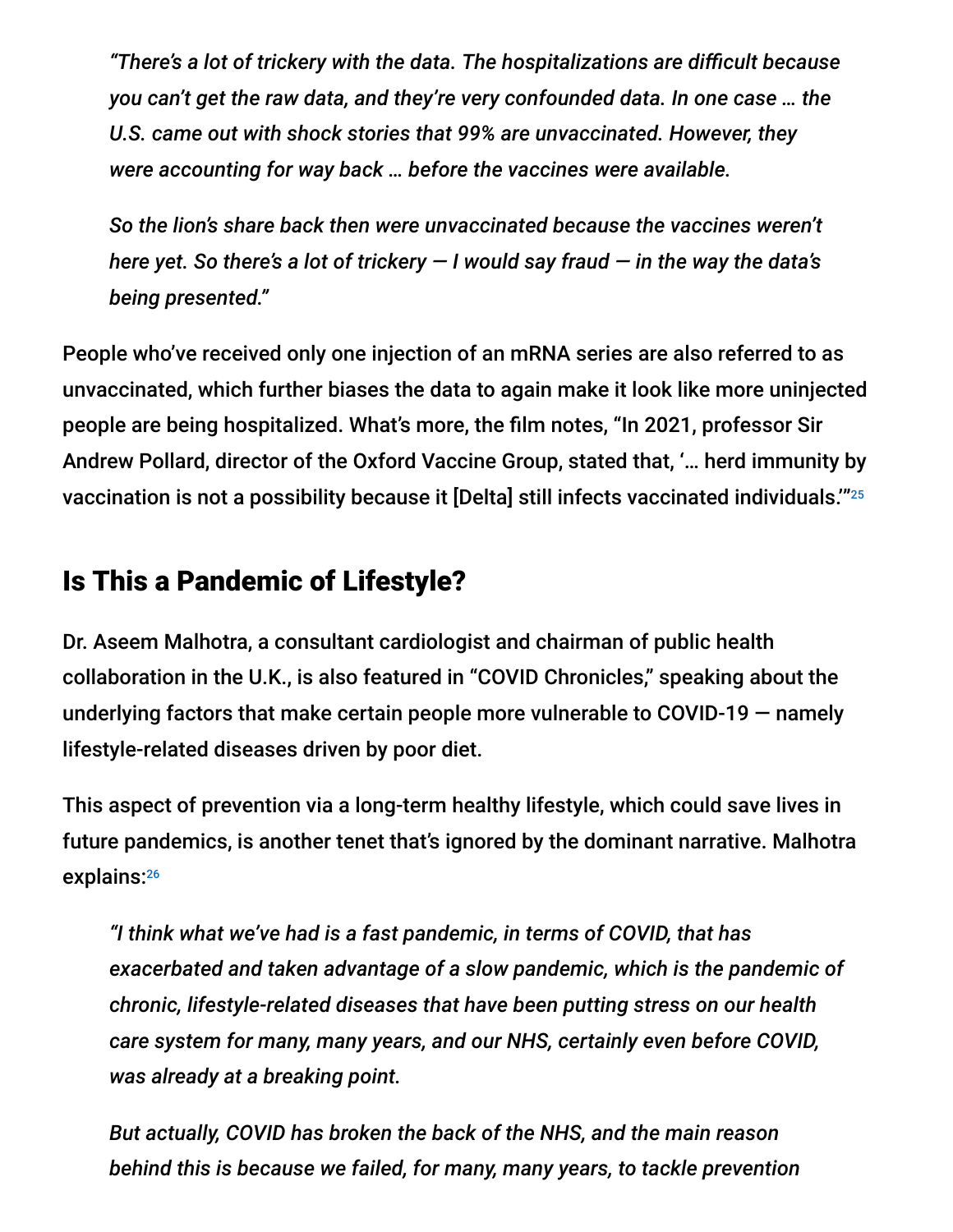*head on, specifically the biggest driver of these chronic diseases: poor diet.*

*Ultraprocessed food, which is the heart of the problem, is now half of the calorie consumption in the British diet. It's about 60% of the calorie consumption in the United States, and there's a very clear correlation between, already, countries that had 50% or more of the population overweight or obese had 90% of the deaths from COVID-19. So, poor metabolic health means poor immune health.*

*But beyond this, we know that the real drivers of this problem are structural. These are to do with the environment and with misinformation that is being subjected on the public for the purposes of profit. And the two real culprits behind this, in my point of view, are the food industry and the pharmaceutical industry.*

*And the collusion of academics, medical journals, doctors and politicians for financial gain with these industries is the heart of the problem. This needs to be exposed, and the public needs to understand and realize that the biggest enemies of democracy are the food industry and the pharmaceutical industry."*

#### If Not for Media, Would You Know There's a Pandemic?

The film implies that COVID-19 presented an opportunity that multiple entities have used to further their own agendas, while media have served as a tool for overriding science and common sense. It's important to stay grounded and think critically to avoid falling victim to unnecessary panic and stress. Cummins notes:<sup>27</sup>

*"A key thing to remember, I think, is if you turned off the media, no one would know there's an epidemic. Even during the surges in Ireland, in both seasons, if you did not have access to the media, you would never know.*

*No one really knew anyone who died — outside of someone in a nursing home, someone of elevated age or with stage 4 cancer — most people did not know*